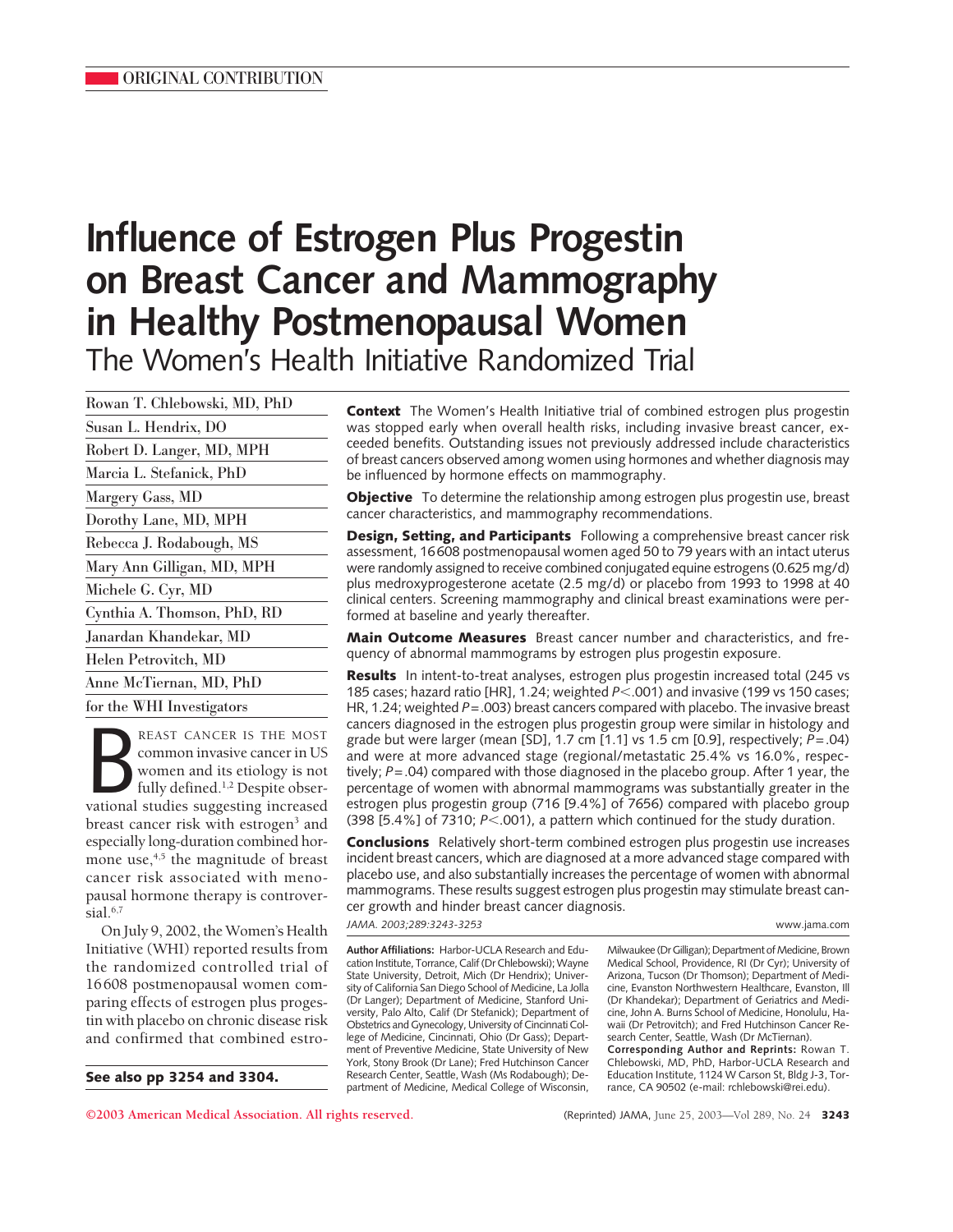|                                                                                                                            | <b>Table 1.</b> Descriptive Characteristics of Participants at Baseline by Treatment Group <sup>*</sup><br>No. (%) |                                                                                                 |  |  |
|----------------------------------------------------------------------------------------------------------------------------|--------------------------------------------------------------------------------------------------------------------|-------------------------------------------------------------------------------------------------|--|--|
| Characteristic                                                                                                             | Estrogen + Progestin<br>$(n = 8506)$                                                                               | Placebo<br>$(n = 8102)$                                                                         |  |  |
| Age at screening, y<br>50-59<br>60-69<br>70-79                                                                             | 2839 (33.4)<br>3853 (45.3)<br>1814 (21.3)                                                                          | 2683 (33.1)<br>3657 (45.1)<br>1762 (21.7)                                                       |  |  |
| Ethnicity<br>White<br><b>Black</b><br>Hispanic<br>American Indian<br>Asian/Pacific Islander<br>Unknown                     | 7140 (83.9)<br>549 (6.5)<br>472 (5.5)<br>26(0.3)<br>194 (2.3)<br>125 (1.5)                                         | 6805 (84.0)<br>575 (7.1)<br>416(5.1)<br>30(0.4)<br>169(2.1)<br>107(1.3)                         |  |  |
| Education<br>$0-8y$<br>Some high school<br>High school diploma/GED<br>School after high school<br>College degree or higher | 202 (2.4)<br>373 (4.4)<br>1614 (19.1)<br>3356 (39.7)<br>2915 (34.5)                                                | 177 (2.2)<br>362 (4.5)<br>1608 (20.0)<br>3059 (38.0)<br>2838 (35.3)                             |  |  |
| Gail Risk Assessment, % per 5 y<br>< 1.25<br>1.25-1.74<br>$\geq 1.75$                                                      | 2806 (33.0)<br>2859 (33.6)<br>2841 (33.4)                                                                          | 2717 (33.5)<br>2703 (33.4)<br>2682 (33.1)                                                       |  |  |
| Age at menarche, y<br>$<$ 11<br>$12 - 13$<br>$\geq$ 14                                                                     | 1725 (20.3)<br>4578 (54.0)<br>2182 (25.7)                                                                          | 1670 (20.7)<br>4334 (53.7)<br>2061 (25.6)                                                       |  |  |
| No. of term pregnancies<br>Never pregnant<br>Never had term pregnancy<br>1<br>$\mathbf{2}$<br>3<br>4<br>$\geq 5$           | 655 (7.7)<br>201 (2.4)<br>690 (8.2)<br>1908 (22.5)<br>2020 (23.9)<br>1416 (16.7)<br>1575 (18.6)                    | 633 (7.8)<br>199 (2.5)<br>661 (8.2)<br>1708 (21.2)<br>1952 (24.2)<br>1412 (17.5)<br>1500 (18.6) |  |  |
| Age at first birth, y<br>Never pregnant/no term pregnancy<br>$<$ 20<br>20-29<br>$\geq 30$                                  | 860 (11.2)<br>1124 (14.6)<br>4996 (64.8)<br>727 (9.4)                                                              | 833 (11.5)<br>1117 (15.4)<br>4698 (64.6)<br>624 (8.6)                                           |  |  |
| No. of children breastfed<br>None<br>$1 - 2$<br>$\geq 3$                                                                   | 3813 (45.3)<br>2606 (31.0)<br>2001 (23.8)                                                                          | 3669 (45.7)<br>2485 (31.0)<br>1867 (23.3)                                                       |  |  |
| Oral contraceptive use, y<br>No.<br>Yes<br>$<$ 5<br>$5$ to $<$ 10<br>$\geq 10$                                             | 4811 (56.6)<br>3693 (43.4)<br>1982 (23.3)<br>825 (9.7)<br>886 (10.4)                                               | 4655 (57.5)<br>3444 (42.5)<br>1781 (22.0)<br>808 (10.0)<br>855 (10.6)                           |  |  |
| Prior estrogen only use, y<br>No<br>Yes<br>$<$ 5<br>$5$ to $<$ 10<br>$\geq$ 10                                             | 7603 (89.4)<br>903 (10.6)<br>677 (8.0)<br>134 (1.6)<br>92(1.1)                                                     | 7237 (89.3)<br>864 (10.7)<br>659(8.1)<br>109(1.3)<br>96(1.2)                                    |  |  |
| Prior estrogen plus progestin use, y<br>No<br>Yes<br>$<$ 5<br>$5$ to $<$ 10<br>$\geq$ 10                                   | 6990 (82.2)<br>1516 (17.8)<br>1050 (12.3)<br>315(3.7)<br>151 (1.8)                                                 | 6706 (82.8)<br>1396 (17.2)<br>997 (12.3)<br>258(3.2)<br>141(1.7)                                |  |  |
| Recency of hormone use, y<br>Nonuser<br>Past $<$ 5<br>Past 5 to $<$ 10<br>Past $>10$<br>Current                            | 6277 (73.8)<br>727 (8.6)<br>335 (3.9)<br>609 (7.2)<br>554 (6.5)                                                    | 6020 (74.3)<br>679 (8.4)<br>310 (3.8)<br>599 (7.4)<br>491 (6.1)                                 |  |  |

gen plus progestin use increases the risk of invasive breast cancer.8 To better understand the relationship between breast cancer and exposure to estrogen plus progestin, a detailed analysis of the breast cancers that developed among women receiving active treatment compared with those receiving placebo was performed.

## **METHODS Study Design**

The WHI combined estrogen plus progestin randomized clinical trial enrolled 16608 postmenopausal women with no prior hysterectomy from 1993 to 1998 at 40 clinical centers following a previously described design.8,9 The study was approved by human subjects committees at each institution. Women who were recruited by mass mailings and media were eligible if they were between 50 and 79 years of age at study entry, postmenopausal, and provided written informed consent. Women with prior hysterectomy, breast cancer, or those with medical conditions likely to result in death within 3 years were excluded. Prior menopausal hormone use required a 3-month wash out period before baseline testing. All women had baseline mammogram and clinical breast examinations; abnormal findings required clearance before study entry.

Women were randomly assigned to receive estrogen plus progestin taken as a single daily tablet containing conjugated equine estrogens (0.625 mg) and medroxyprogesterone acetate (2.5 mg) (Prempro, Wyeth Ayerst, Philadelphia, Pa) or to receive an identicalappearing placebo. Randomization by the WHI clinical coordinating center was implemented locally by using a distributed study database and study medication bottles with unique bar codes for blinded dispensing. Descriptive characteristics for the 2 groups were assessed at baseline (**TABLE 1**).

Study medication was discontinued for development of breast cancer; endometrial pathology (hyperplasia not responsive to treatment, atypia, or cancer); deep-vein thrombosis or pul-

**3244** JAMA, June 25, 2003—Vol 289, No. 24 (Reprinted) **©2003 American Medical Association. All rights reserved.**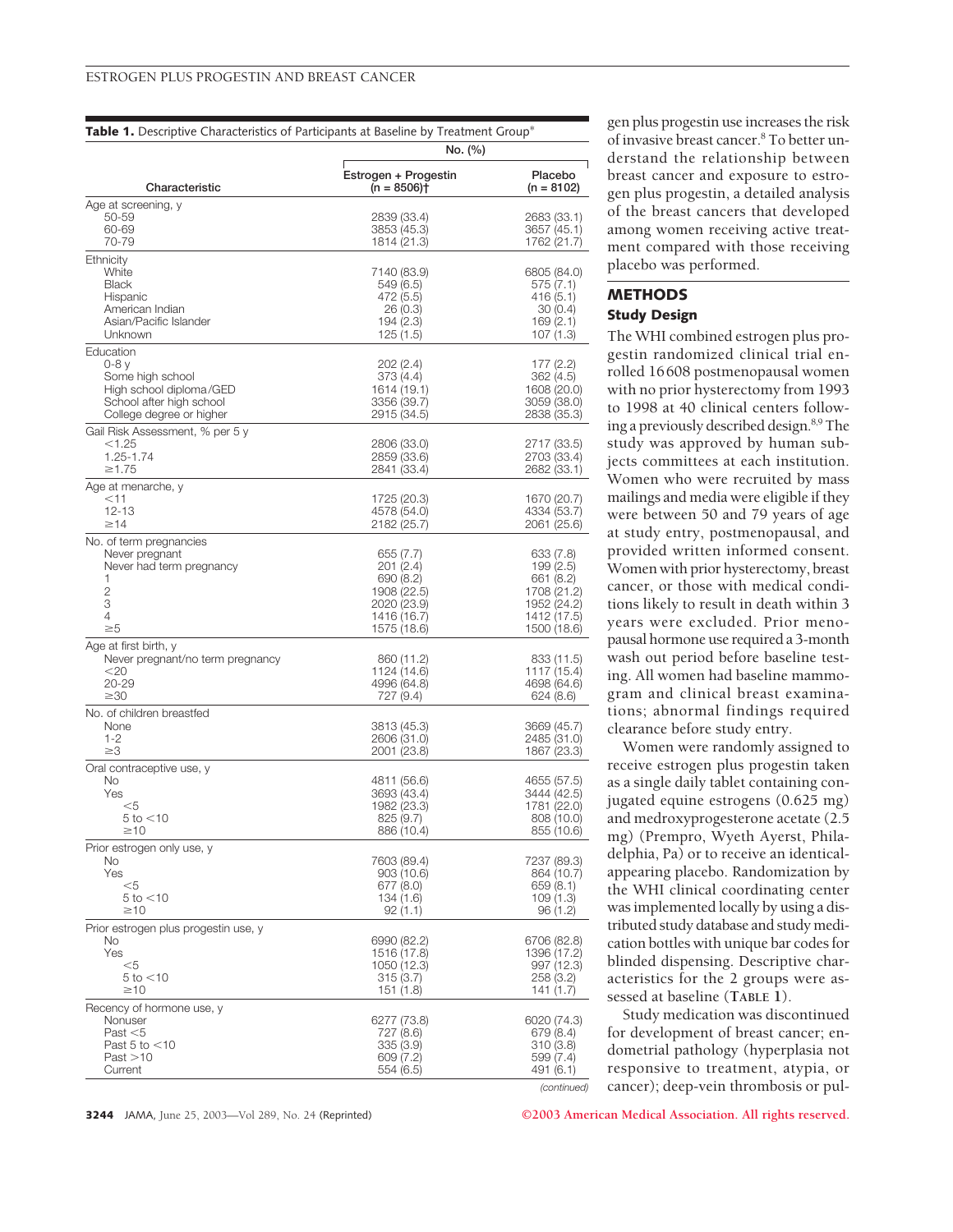monary emboli; malignant melanoma; meningeoma; triglyceride level of more than 1000 mg/dL (11.3 mmol/L); or use of any nonstudy estrogen, progestin, androgen, tamoxifen, or raloxifene. Comprehensive breast cancer risk was assessed at baseline by interview (lifetime hormone use) or by self-report (other covariates) by using standardized questionnaires.

## **Follow-up Procedures**

Participants were contacted after 6 weeks to assess symptoms and promote adherence, at 6-month intervals for clinical outcome, and annually for clinic visits. Yearly mammography and clinical breast examination were required, and study medications were withheld if they were not completed. Participants were followed for clinical outcomes regardless of medication adherence.

Initial reports of outcomes were ascertained by self-administered questionnaires. Breast cancer end points were confirmed by review of medical records and pathology reports (available in 98.2% of participants) by physician adjudicators at the local clinics.Women with in situ breast cancers, which at a later date were diagnosed with a new invasive breast cancer, were considered to have 2 separate breast cancer events (3 cases). All cases were subsequently centrally adjudicated using the Surveillance, Epidemiology, and End Results coding system. Invasive cancers originally classified as mixed ductal and lobular underwent additional blinded review by an oncologist (R.T.C.).

With the exception of these trial conduct procedures, the WHI clinical centers did not provide comprehensive health care. Mammograms in the WHI were performed at more than 3000 clinics, hospitals, and practice settings. Medical decisions regarding workup of breast findings were directed by community physicians.

Mammogram reports were obtained from performance sites and were reviewed locally and coded for recommendation (negative, benign findingnegative, short interval follow-up suggested, suspicious abnormality, and

|                                             | <b>Table 1.</b> Descriptive Characteristics of Participants at Baseline by Treatment Group* (cont) |                            |  |  |  |
|---------------------------------------------|----------------------------------------------------------------------------------------------------|----------------------------|--|--|--|
|                                             | No. (%)                                                                                            |                            |  |  |  |
| Characteristic                              | Estrogen + Progestin<br>(n = 8506)†                                                                | Placebo<br>$(n = 8102)$    |  |  |  |
| No. of first-degree relatives with breast   |                                                                                                    |                            |  |  |  |
| cancer                                      |                                                                                                    |                            |  |  |  |
| None<br>1                                   | 6954 (87.3)<br>927 (11.6)                                                                          | 6676 (88.2)<br>816 (10.8)  |  |  |  |
| $\geq$ 2                                    | 82 (1.0)                                                                                           | 79 (1.0)                   |  |  |  |
| No. of second-degree relatives with         |                                                                                                    |                            |  |  |  |
| breast cancer <sup>+</sup>                  |                                                                                                    |                            |  |  |  |
| None                                        | 7184 (95.8)                                                                                        | 6880 (96.0)                |  |  |  |
| 1                                           | 304 (4.1)                                                                                          | 282 (3.9)                  |  |  |  |
| $\geq$ 2                                    | 13 (0.2)                                                                                           | $3 \approx (-0.1)$         |  |  |  |
| Benign breast disease                       |                                                                                                    |                            |  |  |  |
| <b>No</b><br>Yes, 1 biopsy                  | 6340 (83.5)<br>967 (12.7)                                                                          | 6278 (83.2)<br>981 (13.0)  |  |  |  |
| Yes, $\geq$ biopsies                        | 290 (3.8)                                                                                          | 288 (3.8)                  |  |  |  |
| <b>BMI</b>                                  |                                                                                                    |                            |  |  |  |
| $<$ 25                                      | 2579 (30.4)                                                                                        | 2479 (30.8)                |  |  |  |
| 25-30                                       | 2992 (35.3)                                                                                        | 2834 (35.2)                |  |  |  |
| >30                                         | 2899 (34.2)                                                                                        | 2737 (34.0)                |  |  |  |
| Dietary energy, kcal                        |                                                                                                    |                            |  |  |  |
| ≤1119                                       | 1630 (19.8)                                                                                        | 1575 (20.1)                |  |  |  |
| $>1119 - 1414.5$<br>$>1414.5 - 1715$        | 1632 (19.9)<br>1601 (19.5)                                                                         | 1583 (20.2)<br>1611 (20.6) |  |  |  |
| $>1715-2129.5$                              | 1689 (20.6)                                                                                        | 1518 (19.4)                |  |  |  |
| >2129.5                                     | 1661 (20.2)                                                                                        | 1549 (19.8)                |  |  |  |
| % Energy from fat                           |                                                                                                    |                            |  |  |  |
| $\leq$ 27                                   | 1620 (19.7)                                                                                        | 1539 (19.6)                |  |  |  |
| $>27-32.5$                                  | 1601 (19.5)                                                                                        | 1600 (20.4)                |  |  |  |
| $>32.5-37$                                  | 1754 (21.4)                                                                                        | 1660 (21.2)                |  |  |  |
| $>37-41.5$<br>>41.5                         | 1590 (19.4)<br>1648 (20.1)                                                                         | 1504 (19.2)<br>1533 (19.6) |  |  |  |
| Physical activity, metabolic equivalents/wk |                                                                                                    |                            |  |  |  |
| None                                        | 1427 (18.6)                                                                                        | 1356 (17.9)                |  |  |  |
| $>0-3.75$                                   | 1501 (19.6)                                                                                        | 1519 (20.0)                |  |  |  |
| $>3.75 - 8.75$                              | 1355 (17.7)                                                                                        | 1352 (17.8)                |  |  |  |
| $>8.75 - 17.5$                              | 1648 (21.5)                                                                                        | 1634 (21.5)                |  |  |  |
| >17.5                                       | 1739 (22.7)                                                                                        | 1735 (22.8)                |  |  |  |
| Alcohol use                                 |                                                                                                    |                            |  |  |  |
| Nondrinker<br>Past drinker                  | 972 (11.5)<br>1427 (16.9)                                                                          | 938 (11.7)<br>1380 (17.2)  |  |  |  |
| $<$ 1 drink/mo                              | 1174 (13.9)                                                                                        | 1117 (13.9)                |  |  |  |
| $<$ 1 drink/wk                              | 1710 (20.3)                                                                                        | 1513 (18.8)                |  |  |  |
| 1 to $<$ 7 drinks/wk                        | 2113 (25.0)                                                                                        | 2038 (25.4)                |  |  |  |
| $\geq$ 7 drinks/wk                          | 1047 (12.4)                                                                                        | 1049 (13.1)                |  |  |  |
| Smoking                                     |                                                                                                    |                            |  |  |  |
| Never                                       | 4178 (49.6)                                                                                        | 3999 (50.0)                |  |  |  |
| Past<br>Current                             | 3362 (39.9)<br>880 (10.5)                                                                          | 3157 (39.5)<br>838 (10.5)  |  |  |  |
| NSAID medication use                        |                                                                                                    |                            |  |  |  |
| <b>No</b>                                   | 8112 (95.4)                                                                                        | 7715 (95.2)                |  |  |  |
| Yes                                         | 394 (4.6)                                                                                          | 387 (4.8)                  |  |  |  |
|                                             |                                                                                                    |                            |  |  |  |

Abbreviations: BMI, body mass index (calculated as weight in kilograms divided by the square of height in meters);<br>GED, general equivalency diploma; NSAID, nonsteroidal anti-inflammatory drug.

\*Because of rounding, percentages may not all total 100. Not all characteristics sum to total number of participants for either estrogen plus progestin or placebo because of missing values for some participants. Mean (SD) for estrogen<br>plus progestin vs placebo was 63.2 years (7.1) and 63.3 years (7.1), respectively, for age at screening; 28. 28.5 (5.9), respectively, for BMI; 1554.7 kcal (599.1) and 1544.8 kcal (588.2), respectively, for dietary energy; and

34.4 (8.4) and 34.3 (8.4), respectively, for percentage energy from fat. †Includes 331 women previously randomized to an estrogen alone group who were reassigned to the estrogen plus progestin group following a protocol change as previously described.<sup>8</sup><br> $\ddagger P = .051$  by  $\chi^2$  test.

highly suggestive of malignancy). Mammograms with suspicious abnormalities or highly suggestive of malignancy required clearance before dispensing additional study medication.

#### **Study Termination**

The study sample size was based on the estimated influence of estrogen plus progestin on coronary heart disease. For monitoring purposes, a global index of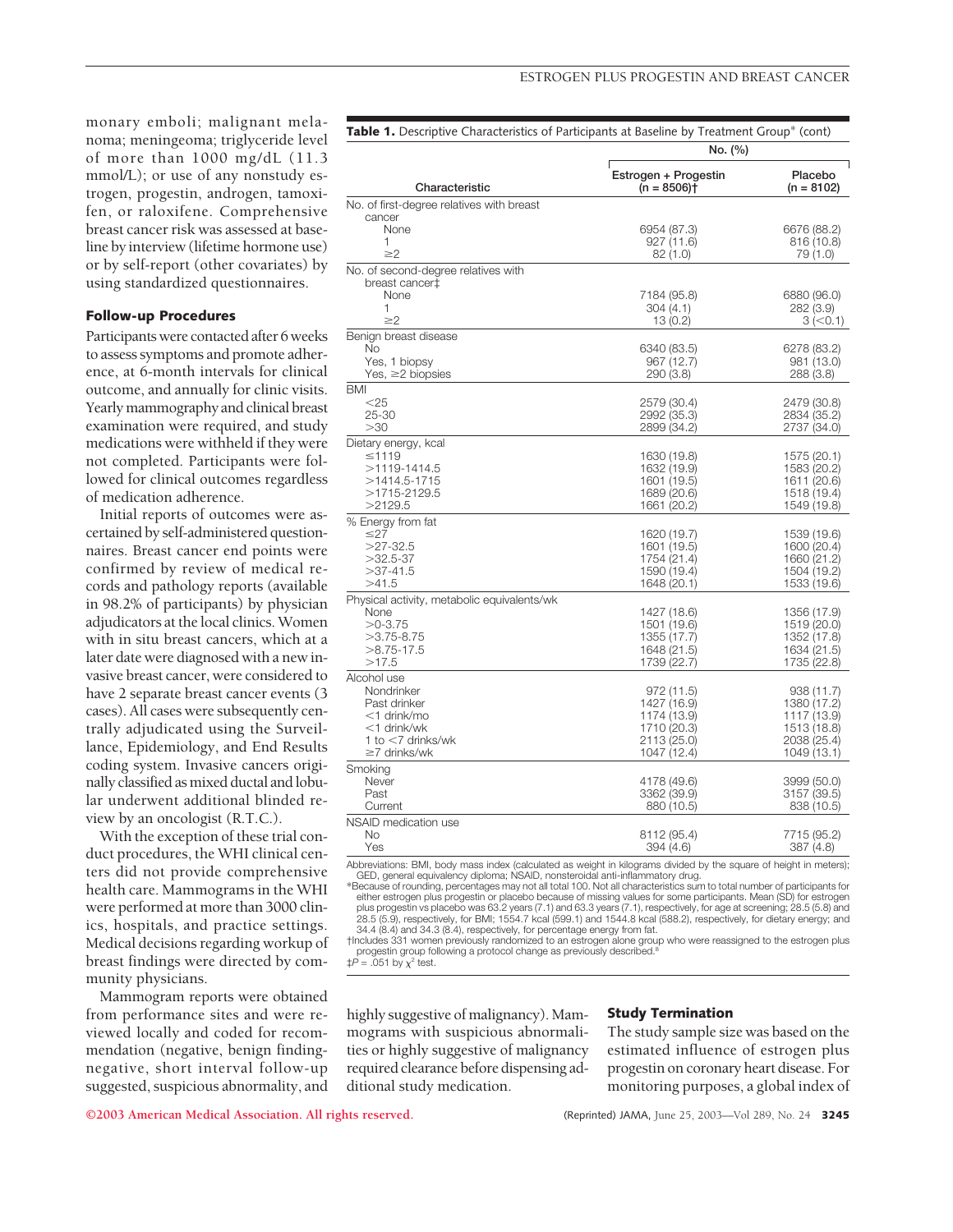benefit and risk was defined to include coronary heart disease, stroke, colorectal cancer, endometrial cancer, pulmonary embolus, hip fracture, and death due to other causes as well as invasive breast cancer.

After a mean (SD) follow-up of 5.2 years (1.3) (including end points through April 2002), the WHI data and safety monitoring board recommended stopping the trial based on the breast cancer comparison exceeding the predefined stopping boundary and overall risks exceeding benefits as measured by the global index. At that time, 290 locally adjudicated invasive breast cancers were described and the in situ breast cancers were not quantitated.<sup>8</sup> This report provides an updated analysis based on a mean (SD) follow-up of 5.6 years (1.3) with detailed analyses of the centrally adjudicated breast cancers (349 invasive and 84 in situ) diagnosed before July 8, 2002, the date participants were instructed to stop their study pills.

#### **Statistical Analysis**

A major hypothesis of the current analysis was that invasive breast cancer characteristics in the estrogen plus progestin group differed from the placebo group. In addition, given the influence of menopausal hormones on breast density<sup>10-12</sup> and the suggestion that hormones can complicate mammographic interpretation, $13$  associations among estrogen plus progestin use, mammographic results, and breast cancer diagnoses were explored.

Primary results are assessed with time-to-event methods, based on the intent-to-treat principle. Hazard ratios (HRs) are reported from unweighted Cox proportional hazards regression analyses. *P* values from Wald Z statistics are reported from weighted Cox proportional hazards regression analyses stratified by age and randomization status in the dietary modification trial of the WHI. This weighting was specified in the trial design and motivated by observational reports suggesting lag to full effect of hormone on breast cancer incidence. The weighting, reflecting this hypothesis, varied linearly from zero at time of randomization to a maximum of 1 beginning at follow-up year 10.

Nominal confidence intervals (CIs) for inference regarding invasive breast cancer are used as these are considered final trial results for the primary safety outcome. The multiple testing over time is acknowledged in adjusted CIs derived from the monitoring plan, as previously described.8 The fact that this outcome was a key factor in the early stopping of the trial could lead to some anticonservatism in the reported HR estimates.

Hazard ratios by time since randomization were calculated by using unweighted Cox proportional hazards regression models for all women and separately for women who had either received or not received menopausal hormone therapy before entering the study. Tests of trends with time were performed in an unweighted Cox proportional hazards regression model incorporating a linear time interaction term. Kaplan-Meier method plots describe breast cancer event rates over time. Sensitivity analyses examining the effect of nonadherence were conducted by repeating these analyses after censoring events that occurred 6 months after a woman became nonadherent (prospectively defined for adherence monitoring purposes as consuming  $< 80\%$  of study pills or starting hormone therapy during most recent study interval).

Comparisons of participant baseline and breast cancer tumor characteristics were based on  $\chi^2$ , Fisher exact, or *t* tests. Interactions between baseline characteristics and randomization assignment were assessed in Cox proportional hazards regression models (weighted and unweighted) that included both the risk factor (where applicable as a continuous variable for computing the test statistic and *P* value) and randomization assignment as main effects. *P* values for assessing possible interactions were computed from likelihood ratio tests by comparing models with and without the interaction term. Women with missing values for

a risk factor were omitted from these analyses. Twenty-three subgroup comparisons were tested and, accordingly, 1 test would be expected to be significant at the .05 level by chance alone. Ten comparisons are presented.

Calculated variables included (1) Gail Risk Assessment<sup>14</sup> that incorporated age, history of benign breast disease (atypia status unknown in WHI), age at menarche, age at first live birth, race/ ethnicity, and numbers of mothers and sisters with breast cancer; (2) duration and recency of menopausal hormone therapy and oral contraceptive use; (3) body mass index (calculated as weight in kilograms divided by the square of height in meters); (4) dietary variables, including energy, percentage energy from fat, and alcohol use; and (5) physical activity (metabolic equivalent–hours per week of activity). Analyses were performed by using SAS version 8.02 (SAS Institute Inc, Cary, NC);  $P \le 0.05$  was considered significant.

## **RESULTS**

Breast cancer risk characteristics were closely comparable in the 2 study groups including factors related to prior hormonal exposure, family history, dietary intake, education, ethnicity, and the Gail Risk Assessment (Table 1). Participants were at moderate breast cancer risk for their age given a mean (SD) Gail 5-year risk estimate of 1.50%  $(0.67\%)$ .

Recent (within 18 months) outcome information was available on 15931 women (95.9% of randomized participants). Survival status was known for 16067 participants (96.7%), including 485 (2.9%) known to be deceased. At the time of this study, the mean follow-up was 5.6 years with a maximum of 8.6 years. As previously described,<sup>8</sup> at the time of our interim study, 42% of estrogen plus progestin and 38% of placebo participants stopped their study medications for at least some period. Drop-ins, based on women who self-reported discontinuation of study medication and subsequently received any menopausal hor-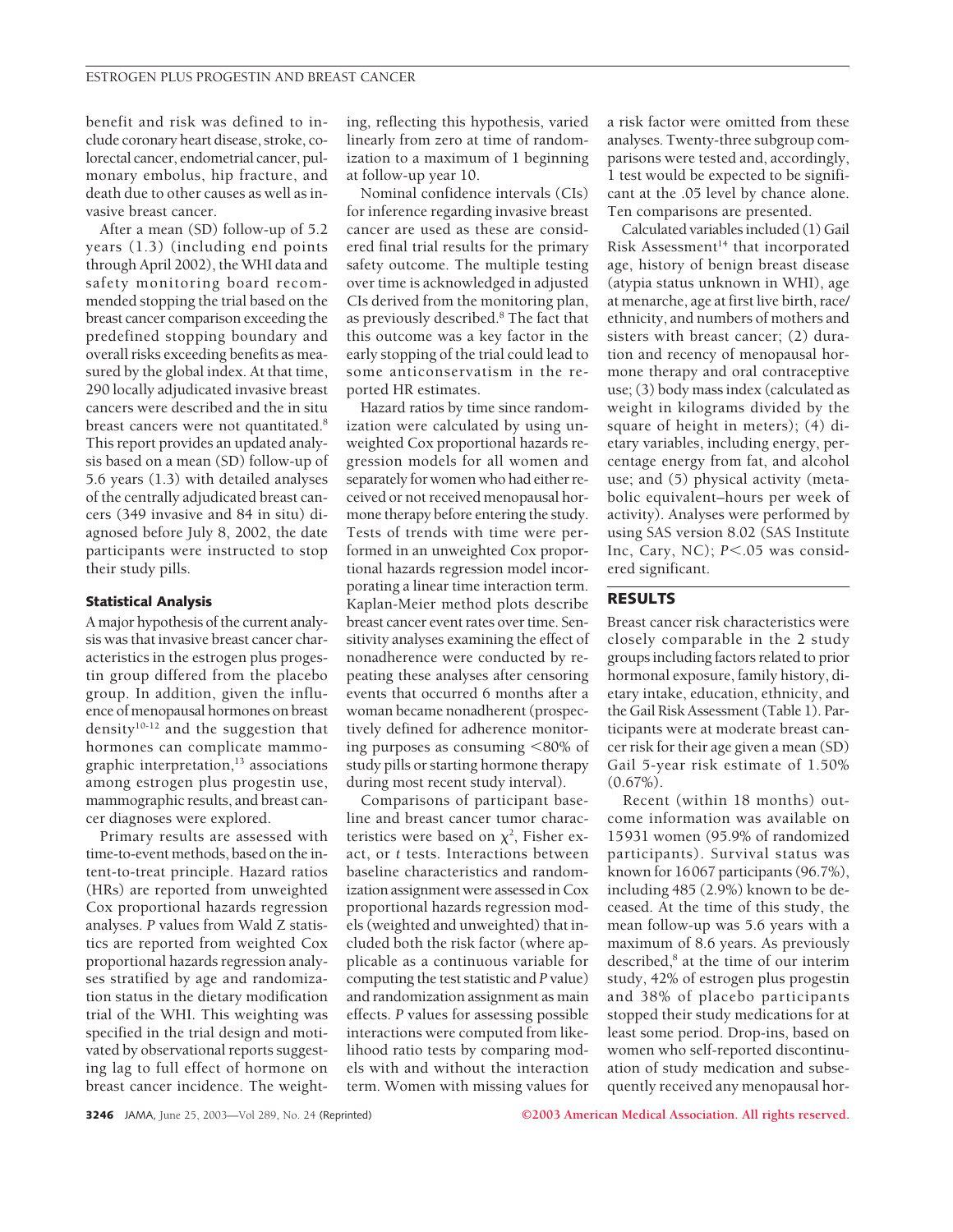

**Figure 1.** Breast Cancer by Category and Treatment Group (Estrogen Plus Progestin vs Placebo)

Hazard ratios (HRs) are from unweighted Cox proportional hazards regression models, stratified by age and dietary modification randomization group. Z statistics and *P* values are from weighted Cox proportional hazards regression models, stratified by age and dietary modification randomization group. CI indicates confidence interval.

mones through other sources, were 6.2% in the estrogen plus progestin group and 10.7% in the placebo group.

In intent-to-treat analyses, estrogen plus progestin increased total (245 vs 185 cases; HR, 1.24; weighted  $P$ <.001) and invasive (199 vs 150 cases; HR, 1.24; weighted *P*=.003) breast cancers compared with placebo (*P* values from weighted Cox proportional hazards regression models, **FIGURE 1**). The nominal 95% CI for the unweighted HR for invasive breast cancer was 1.01 to 1.54. Accounting for the sequential monitoring gives an adjusted 95% CI of 0.97 to 1.59. There was also a suggestion of an increase for in situ breast cancers in the estrogen plus progestin group (47 vs 37 cases; HR, 1.18; weighted *P*=.09).

Sensitivity analyses examining the impact of nonadherence suggest a stronger effect on invasive breast cancer incidence when events in nonadherent women are excluded (HR, 1.49; weighted *P*.001), including the possibility of an earlier divergence in the cumulative hazard estimates (**FIGURE 2**).

The number of invasive breast cancers by year and treatment group for all women and stratified by prior hormone use are shown in **TABLE 2**. For women with no menopausal hormone use before entering the study, invasive breast cancer rates were lower for the initial 2 years in the estrogen plus progestin group compared with placebo, and similar in the third year. In the fourth year and thereafter, invasive breast cancer rates were higher in the estrogen plus progestin group, with a significant trend for increasing breast cancer risk over time (Z=2.31). In women with prior menopausal hormone use, the rate of invasive breast cancer incidence was greater in the third year and beyond for women receiving estrogen plus progestin.

The relationship between variables in Table 1 and treatment were examined in the form of interactions, none of which were significant, although power was limited by small sample size within subgroups. These results, as well as subgroup specific analyses, are presented for selected covariates in **TABLE 3**. Overall, findings in specific risk categories underscored the consistency of the main results; women assigned to estrogen plus progestin had higher rates of invasive breast cancer in nearly all subgroups. Effects by race/ ethnicity were examined and no differences were found.

#### **Figure 2.** Sensitivity Analysis of Invasive Breast Cancers in Adherent Participants by Treatment Group



Estrogen + No. at Risk

Progestin 8506 6158 5195 4556 4013 2658 1305 565 Placebo 8102 6403 5562 4801 4230 2672 1199 415

Participants were censored 6 months after becoming nonadherent (defined as taking  $< 80\%$  of study medication or starting nonprotocol hormone therapy). Hazard ratio (HR) is from unweighted Cox proportional haz-ards regression model, stratified by age and dietary modification randomization group. Z statistic and *P* value are from weighted Cox proportional hazards regression model, stratified by age and dietary modification randomization group. CI indicates confidence interval.

These data suggest that women reporting prior menopausal hormone use may have had higher HRs for breast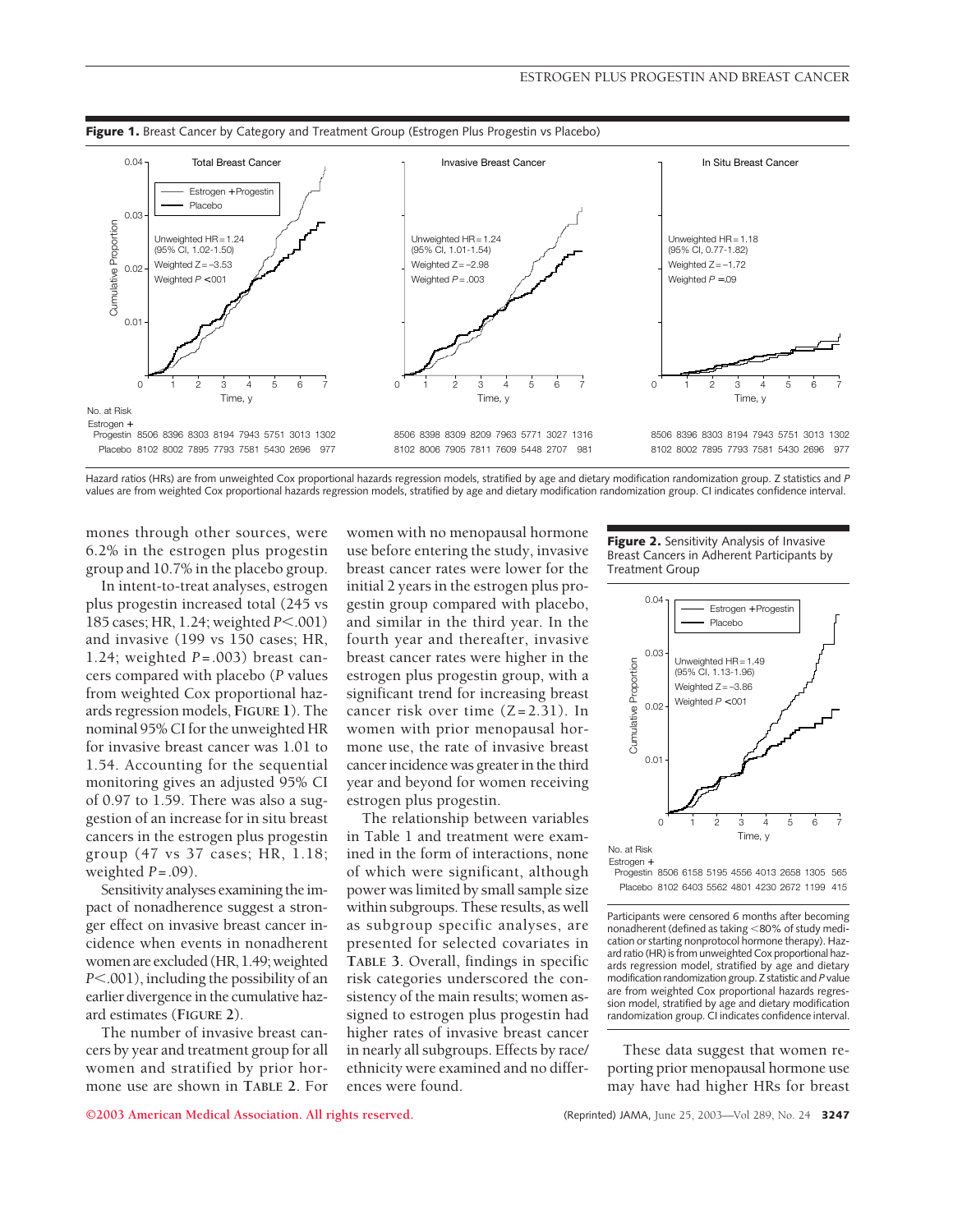cancer associated with estrogen plus progestin use than those who never used menopausal hormones (among never users, 141 vs 121; HR, 1.09; for women with  $<$  5 years of prior use, 37 vs 21; HR, 1.70; and women with  $\geq 5$ years of prior use, 21 vs 8; HR, 2.27), but the trend with duration of use was not statistically significant (weighted *P*=.15).

### **Breast Cancer Characteristics**

Invasive breast cancers associated with estrogen plus progestin use were larger (mean [SD], 1.7 cm [1.1] vs 1.5 cm [0.9], respectively; *P*=.04), were more likely to be node positive (25.9% vs 15.8%, respectively; *P*=.03), and were diagnosed at a significantly more advanced stage (regional/metastatic 25.4% vs 16.0%, respectively; *P*=.04) compared with placebo use (**TABLE 4**). There was no difference in tumor grade by treatment group. The percentages and distribution of invasive ductal, invasive lobular, mixed ductal, and lobular as well as tubular carcinomas were similar in the estrogen plus progestin group vs the placebo group.

The number of both receptorpositive and receptor-negative breast cancers were greater in the estrogen plus progestin group; the distribution of estrogen receptor-positive and progesterone-receptor cancers did not differ significantly between the estrogen plus progestin and placebo groups when considering tumors with known receptor status. There was a modest difference in receptor status ascertainment between treatment groups that could not be attributed to tumor size differences (data not shown).

For in situ breast cancers, the tumor grade did not differ between study groups (*P*=.56). The size of the in situ cancers was slightly larger in the estrogen plus progestin group (mean [SD], 1.6 cm [2.0] vs 1.1 cm[0.6], respectively), but the difference was not statistically significant (*P*=.33), and a substantial number of in situ cancers had no measurable size. At this time, few deaths have been attributed to breast cancer (4 in the estrogen plus progestin group and 4 in the placebo group).

## **Mammography**

Mammography clearance was required before entry for all participants. Eighty-two women with mammographic abnormalities suspicious or highly suggestive of malignancy were entered after medical clearance; only 3 subsequently developed invasive breast cancers. Detailed mammogram reading results (other than cancer/no cancer) were available for 14607 women at baseline. At baseline, the percentage of women with an abnormal mammogram was closely comparable with the 2 treatment groups (**TABLE 5**).

After the first year, the percentage of women with abnormal mammograms (with recommendations for either short interval follow-up, a suspicious abnormality, or highly suggestive of malignancy) was substantially higher in the estrogen plus progestin group vs the placebo group (716 [9.4%] of 7656 vs 398 [5.4%] of 7310 women with abnormal mammograms, respectively; *P*<.001). The frequency of abnormal mammograms was higher in women aged 50 to 59 years in the hormone therapy group after 1 year as well (8.8% vs 5.9%, respectively; *P*<.001). In each year thereafter, the percentage of women with abnormal mammograms was significantly higher in the estrogen plus progestin group vs the placebo group. In total, 31.5% of women in the estrogen plus progestin group had at least 1 abnormal mammogram vs 21.2% of women in the placebo group  $(P<.001)$ . Thus, even short-term estrogen plus progestin use resulted in a substantial increase in abnormal mammograms requiring medical evaluation.

| Table 2. Invasive Breast Cancers (Annualized Percentage) by Treatment Group and Prior Menopausal Hormone Therapy <sup>*</sup> |                     |                     |                                      |                     |                   |                  |                |  |
|-------------------------------------------------------------------------------------------------------------------------------|---------------------|---------------------|--------------------------------------|---------------------|-------------------|------------------|----------------|--|
|                                                                                                                               |                     | Time After Entry, y |                                      |                     |                   |                  |                |  |
|                                                                                                                               |                     | $\overline{2}$      | 3                                    | 4                   | 5                 | $\geq 6$         | Z for<br>Trend |  |
|                                                                                                                               |                     |                     | Without Prior Menopausal Hormone Use |                     |                   |                  |                |  |
| Estrogen plus progestin<br>$(n = 6277)$                                                                                       | 7(0.11)             | 15 (0.24)           | 19 (0.31)                            | 35(0.58)            | 28 (0.54)         | 37 (0.69)        | 2.31           |  |
| Placebo ( $n = 6020$ )                                                                                                        | 14 (0.23)           | 22(0.37)            | 19 (0.33)                            | 23 (0.40)           | 17 (0.34)         | 26(0.56)         |                |  |
| HR (95% CI)                                                                                                                   | $0.48(0.19 - 1.20)$ | $0.65(0.34 - 1.25)$ | $0.96(0.51 - 1.82)$                  | 1.45 (0.85-2.45)    | 1.61 (0.88-2.94)  | 1.24 (0.75-2.05) |                |  |
|                                                                                                                               |                     |                     | With Prior Menopausal Hormone Use    |                     |                   |                  |                |  |
| Estrogen plus progestin<br>$(n = 2225)$                                                                                       | 5(0.23)             | 11 (0.50)           | 10(0.46)                             | 9(0.42)             | 15 (0.82)         | 8(0.39)          | 1.62           |  |
| Placebo ( $n = 2079$ )                                                                                                        | 5(0.24)             | 10(0.49)            | 3(0.15)                              | 4(0.20)             | 4(0.23)           | $3(0.17)$ $-$    |                |  |
| HR (95% CI)                                                                                                                   | $0.90(0.26-3.15)$   | 1.10 (0.47-2.61)    | 3.09 (0.84-11.27)                    | $2.16(0.66 - 7.05)$ | 3.56 (1.18-10.73) | 1.99 (0.52-7.60) |                |  |
|                                                                                                                               |                     |                     | Overall                              |                     |                   |                  |                |  |
| Estrogen plus progestin<br>$(N = 8506)$                                                                                       | 12(0.14)            | 26 (0.31)           | 29 (0.35)                            | 44 (0.54)           | 43 (0.61)         | 45 (0.61)        | 2.56           |  |
| Placebo ( $N = 8102$ )                                                                                                        | 19 (0.24)           | 32 (0.40)           | 22 (0.28)                            | 27 (0.35)           | 21(0.32)          | $29(0.45)$ $-$   |                |  |
| HR (95% CI)                                                                                                                   | $0.60(0.29 - 1.23)$ | $0.77(0.46 - 1.30)$ | 1.26 (0.73-2.20)                     | 1.54 (0.95-2.49)    | 1.99 (1.18-3.35)  | 1.35 (0.85-2.16) |                |  |
|                                                                                                                               |                     |                     |                                      |                     |                   |                  |                |  |

Abbreviations: CI, confidence interval; HR, hazard ratio.

\*Data are No. (%) unless otherwise specified. Hazard ratios and 95% CIs are from unweighted Cox proportional hazards regression models, stratified by age and dietary modification randomization group.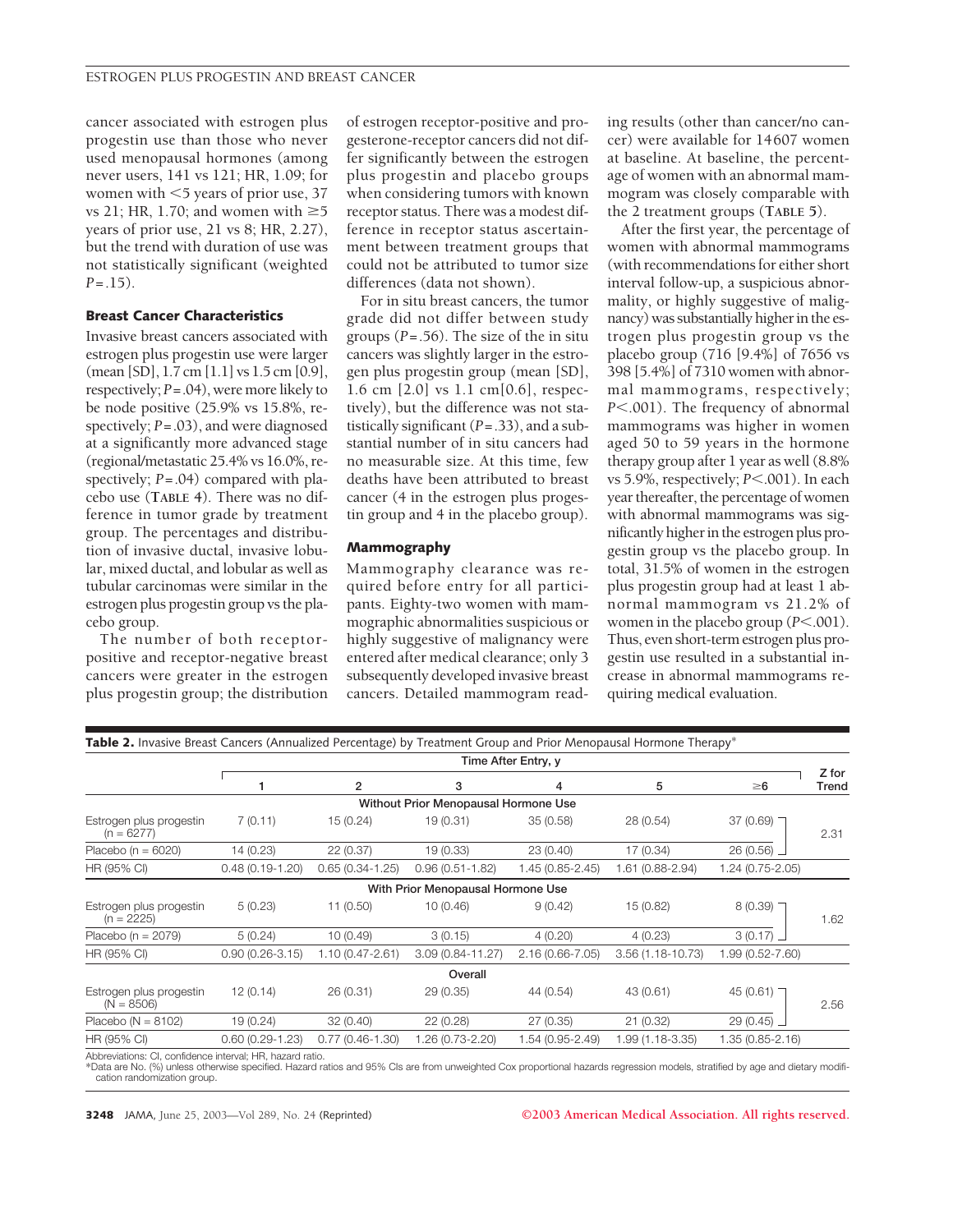# **COMMENT**

This report provides randomized clinical trial evidence that postmenopausal estrogen plus progestin use significantly increases the incidence of breast cancer within a 5-year period. The breast cancers diagnosed in women in the hormone therapy group had similar histology and grade but were more likely to have advanced stage vs women in the placebo group. These results suggest that invasive breast cancers developing in women receiving estrogen plus progestin therapy may have an unfavorable prognosis. Follow-up continues in these women to determine survival outcome.

Mammographic breast density was not routinely measured, but when the mammographic results were examined over time by treatment group, a substantial and statistically significant increase in the percentage of women with abnormal mammograms requiring additional medical evaluation was observed beginning in the first year of hormone use. The absolute increase in abnormal mammograms of about 4% per year in women receiving estrogen plus progestin translates into approximately 120000 otherwise avoidable abnormal mammograms annually for the estimated 3 million US postmenopausal women currently using this hormone regimen. Prior reports of menopausal hormone therapy influence on mammographic interpretation have been mixed, varying from no effect to substantial negative influence.<sup>13,15</sup> Our literature review found no prior large randomized trials with comprehensive serial mammographic assessment reporting the effects of estrogen plus progestin on the frequency of abnormal mammograms.

Estrogen plus progestin use increases mammographic breast density vs estrogen alone or placebo,  $10-12$  but the biological significance of such changes or their effect on mammographic interpretation is not established.<sup>12</sup> An ongoing ancillary study in the WHI, formally evaluating mammographic breast density on a subset of participants, may provide additional information on the **Table 3.** Invasive Breast Cancers (Annualized Percentage) by Baseline Characteristics and Treatment Group

|                                                                          | No. (%)     |             |                            |                             |
|--------------------------------------------------------------------------|-------------|-------------|----------------------------|-----------------------------|
|                                                                          | Estrogen    |             |                            |                             |
|                                                                          | Progestin   | Placebo     | ΗR<br>(95% CI)*            | P Value for<br>Interaction† |
| No. of participants randomized                                           | 8506        | 8102        |                            |                             |
| Follow-up time, mean (SD), mo                                            | 67.8 (16.2) | 66.8 (15.2) |                            |                             |
| Invasive breast cancer                                                   | 199 (0.41)  | 150 (0.33)  | 1.24 (1.01-1.54)           | .003                        |
| Selected covariates for invasive<br>breast cancer<br>Age at screening, y |             |             |                            |                             |
| 50-59                                                                    | 52 (0.31)   | 40 (0.26)   | 1.20 (0.80-1.82)           |                             |
| 60-69                                                                    | 94 (0.44)   | 72 (0.36)   | 1.22 (0.90-1.66)           | .20                         |
| 70-79                                                                    | 53 (0.54)   | 38 (0.41)   | 1.34 (0.88-2.04)           |                             |
| Gail Risk Assessment, % per 5 y<br>$<$ 1.25                              | 49 (0.30)   | 34 (0.22)   | 1.35 (0.87-2.09)           |                             |
| 1.25-1.74                                                                | 73 (0.45)   | 53 (0.35)   | 1.27 (0.89-1.80)           | .33                         |
| $\geq 1.75$                                                              | 77 (0.49)   | 63 (0.43)   | 1.13 (0.81-1.57)           |                             |
| Prior oral contraceptive use, y<br>No                                    | 122 (0.45)  | 99 (0.39)   | $1.15(0.88 - 1.50)$        |                             |
| $<$ 5                                                                    | 52 (0.46)   | 24 (0.24)   | 2.06 (1.27-3.35)           | .31                         |
| $5 - 10$                                                                 | 17 (0.36)   | 13 (0.28)   | 1.38 (0.67-2.86)           |                             |
| >10                                                                      | 8(0.16)     | 14 (0.29)   | $0.54(0.22 - 1.28)$        |                             |
| Prior menopausal hormone use, y<br>No prior hormone use‡                 | 141 (0.40)  | 121 (0.36)  | 1.09 (0.86-1.39)           |                             |
| $<$ 5                                                                    | 37 (0.42)   | 21(0.25)    | 1.70 (0.99-2.91)           | .15                         |
| $\geq 5$                                                                 | 21 (0.54)   | 8(0.24)     | 2.27 (1.00-5.15)           |                             |
| Prior estrogen-only use, y<br>No prior hormone use‡                      | 141 (0.40)  | 121 (0.36)  | $1.09(0.86 - 1.39)$        |                             |
| $<$ 5                                                                    | 23 (0.59)   | 13 (0.35)   | 1.77 (0.89-3.53)           | .32                         |
| $\geq 5$                                                                 | 7(0.54)     | 3(0.27)     | $2.06(0.53 - 7.99)$        |                             |
| Prior estrogen plus progestin use, y<br>No prior hormone use‡            | 141 (0.40)  | 121 (0.36)  | 1.09 (0.86-1.39)           |                             |
| $<$ 5                                                                    | 22 (0.36)   | 9(0.16)     | 2.34 (1.07-5.11)           | .21                         |
| $\geq 5$                                                                 | 14 (0.55)   | 6(0.28)     | 2.04 (0.77-5.39)           |                             |
| Recency of hormone use, y§<br>Current                                    | 13 (0.41)   | 4 (0.15)    | $2.86(0.91 - 8.97)$        |                             |
| Past, $<$ 5                                                              | 17 (0.40)   | 8(0.21)     | 2.02 (0.87-4.69)           | .65                         |
| Past, 5-10                                                               | 10(0.53)    | 5 (0.29)    | 2.49 (0.82-7.55)           |                             |
| Past, $\geq 10$                                                          | 18 (0.52)   | 12 (0.36)   | 1.43 (0.69-2.99)           |                             |
| <b>BMI</b><br>$<$ 25                                                     | 45 (0.31)   |             | 32 (0.23) 1.35 (0.86-2.13) |                             |
| 25-30                                                                    | 72 (0.42)   |             | 49 (0.31) 1.40 (0.97-2.01) | .12                         |
| $\geq 30$                                                                | 82 (0.50)   | 68 (0.45)   | $1.08(0.78-1.49)$          |                             |
| Smokina<br>Never                                                         | 92 (0.39)   | 66 (0.30)   | 1.29 (0.94-1.77)           |                             |
| Past                                                                     | 86 (0.45)   | 70 (0.40)   | 1.14 (0.83-1.56)           | .23                         |
| Current                                                                  | 21 (0.43)   | 9(0.19)     | 2.28 (1.04-4.98)           |                             |
| NSAID medication use<br>No.                                              | 190 (0.41)  | 142 (0.33)  | 1.25 (1.01-1.56)           | .75                         |
| Yes                                                                      | 9(0.42)     | 8(0.37)     | $1.10(0.41 - 2.90)$        |                             |

Abbreviations: BMI, body mass index (calculated as weight in kilograms divided by the square of height in meters); CI, confidence interval; HR, hazard ratio; NSAID, nonsteroidal anti-inflammatory drug. \*Hazard ratios and 95% CIs are from unweighted Cox proportional hazards regression models, stratified by age and

dietary modification randomization group.

†Weighted Cox proportional hazards regression models, stratified by age and dietary modification randomization group. ‡Users of alternate preparations are excluded. §Recency of use only applies to women who have ever taken hormones. Current users had 3 months wash out before entry.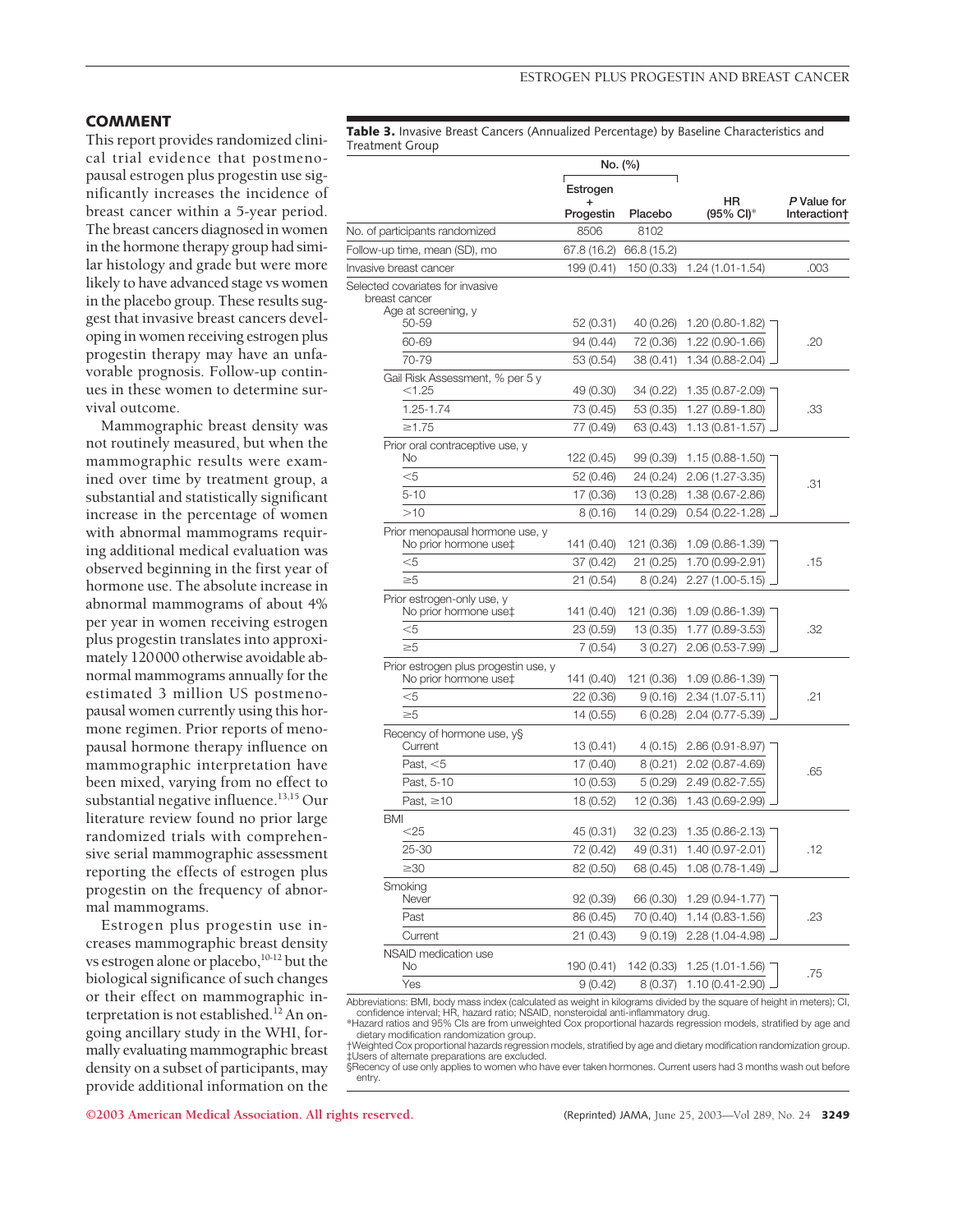|                                                        | <b>Table 4.</b> Characteristics of Invasive Breast Cancers by Treatment Group <sup>*</sup> |                        |             |  |  |
|--------------------------------------------------------|--------------------------------------------------------------------------------------------|------------------------|-------------|--|--|
|                                                        | No. (%)                                                                                    |                        |             |  |  |
|                                                        | Estrogen + Progestin<br>$(N = 199)$                                                        | Placebo<br>$(N = 150)$ | P<br>Value† |  |  |
| No. of participants randomized                         | 8506                                                                                       | 8102                   |             |  |  |
| Follow-up, mean (SD), mo                               | 67.8 (16.2)                                                                                | 66.8 (15.2)            |             |  |  |
| Tumor size, mean (SD), cm‡                             | 1.7(1.1)                                                                                   | 1.5(0.9)               | .04         |  |  |
| No tumor found/no primary mass                         | 0                                                                                          | 1(0.7)                 |             |  |  |
| Microscopic focus or foci, cm                          | 8(4.3)                                                                                     | 9(6.4)                 |             |  |  |
| ≤0.5                                                   | 18 (9.7)                                                                                   | 17(12.1)               |             |  |  |
| $>0.5-1$                                               | 45 (24.2)                                                                                  | 36 (25.5)              | .50         |  |  |
| $>1-2$                                                 | 73 (39.2)                                                                                  | 56 (39.7)              |             |  |  |
| $>2-5$                                                 | 37 (19.9)                                                                                  | 21 (14.9)              |             |  |  |
| >5                                                     | 5(2.7)                                                                                     | 1(0.7)                 |             |  |  |
| Missing                                                | 13(6.5)                                                                                    | 9(6.0)                 | .84         |  |  |
| Lymph nodes examined<br>No                             | 19 (9.9)                                                                                   | 13 (9.1)               |             |  |  |
| Yes                                                    | 172 (90.1)                                                                                 | 130 (90.9)             | .79         |  |  |
| Missing                                                | 8(4.0)                                                                                     | 7(4.7)                 | .77         |  |  |
| No. of lymph nodes examined, mean (SD)§                | 10.3(7.9)                                                                                  | 10.9(7.8)              | .52         |  |  |
| No. of positive lymph nodes                            |                                                                                            |                        |             |  |  |
| None                                                   | 129 (74.1)                                                                                 | 112 (84.2)             |             |  |  |
| $1 - 3$                                                | 36 (20.7)                                                                                  | 15(11.3)               | .08         |  |  |
| $\geq 4$                                               | 9(5.2)                                                                                     | 6(4.5)                 |             |  |  |
| Missing                                                | 25(12.6)                                                                                   | 17(11.3)               | .73         |  |  |
| Lymph nodes positive (yes)                             | 45 (25.9)                                                                                  | 21 (15.8)              | .03         |  |  |
| <b>SEER</b> stage<br>Localized                         | 144 (74.6)                                                                                 | 124 (82.7)             |             |  |  |
| Regional                                               | 47 (24.4)                                                                                  | 21(14.0)               | .048        |  |  |
| Metastatic                                             | 2(1.0)                                                                                     | 3(2.0)                 |             |  |  |
| Missing                                                | 6(3.0)                                                                                     | 2(1.3)                 | .47         |  |  |
| SEER stage regional/metastatic (yes)                   | 49 (25.4)                                                                                  | 24 (16.0)              | .04         |  |  |
| Histology<br>Invasive ductal carcinoma                 | 135 (67.8)                                                                                 |                        |             |  |  |
| Invasive lobular carcinoma                             | 22(11.1)                                                                                   | 101 (67.3)             |             |  |  |
|                                                        |                                                                                            | 16 (10.6)              |             |  |  |
| Invasive ductal and invasive lobular                   | 15(7.5)                                                                                    | 8(5.3)                 | .89         |  |  |
| Invasive carcinoma with ductal and lobular features    | 1(0.5)                                                                                     | 1(0.7)                 |             |  |  |
| Tubular                                                | 8(4.0)                                                                                     | 6(4.0)                 |             |  |  |
| Other                                                  | 17(8.5)                                                                                    | 18 (12.0)              |             |  |  |
| Morphology, grade<br>Well differentiated               | 41 (25.0)                                                                                  | 26 (20.3)              |             |  |  |
| Moderately differentiated                              | 71 (43.3)                                                                                  | 61 (47.7)              | .61         |  |  |
| Poorly differentiated/anaplastic                       | 52 (31.7)                                                                                  | 41 (32.0).             |             |  |  |
| Missing                                                | 35(17.6)                                                                                   | 22 (14.7)              | .46         |  |  |
| Receptor status<br>Estrogen-receptor assay<br>Positive | 158 (86.8)                                                                                 | 112 (88.2)             | .72         |  |  |
| Negative                                               | 24 (13.2)                                                                                  | 15(11.8)               |             |  |  |
| Missing                                                | 17(8.5)                                                                                    | 23 (15.4)              | .049        |  |  |
| Progesterone-receptor assay<br>Positive                | 135 (75.0)                                                                                 | 86 (69.9)              | .33         |  |  |
| Negative                                               | 45 (25.0)                                                                                  | 37 (30.0)              |             |  |  |
| Missing                                                | 19 (9.5)                                                                                   | 27 (18.0)              | .02         |  |  |

Abbreviation: SEER, Surveillance, Epidemiology, and End Results.<br>\*Tumors <1 cm with no node or missing nodes were classified as local; tumors ≥1 cm with no nodes or missing nodes on pathology review were not given a stage if there was no clinical statement in the medical record regarding nodal involvement.

†From a 2-sample *t* test for continuous variables or from a  $\chi^2$  or Fisher exact test for categorized variables. The first P value for a given characteristic tests association with treatment group by using only known values of the characteristic. *P* value corresponding to the "missing" rows tests the association of percentage missing for the given characteristic with treatment group. ‡Mean (SD) only applies to those with a known tumor size (n = 170 for estrogen plus progestin and n = 128 for pla-

cebo).

§Mean (SD) only applies to those with a known number of lymph nodes examined, including those with zero nodes examined (n = 191 for estrogen plus progestin and n = 143 for placebo).

relationships among mammographic breast density change, mammographic interpretation, and breast cancer risk.

Given the known psychological sequelae and requirement for medical evaluations associated with any abnormal mammography report,<sup>16,17</sup> the substantially increased frequency of women receiving estrogen plus progestin who have abnormal mammograms represents an additional adverse effect of menopausal hormone use. This is an important consideration for women choosing even short-term estrogen plus progestin therapy, because the increase in women with abnormal mammograms was observed within the first year.

The breast cancers among women in the estrogen plus progestin group vs those in the placebo group were diagnosed initially at a slightly lower rate, subsequently at a higher rate, and were at a similar grade but a more advanced stage at the time of diagnosis. This pattern, coupled with the increased frequency of women with abnormal mammograms, suggests the hypothesis that estrogen plus progestin stimulates breast cancer growth and delays breast cancer diagnosis, perhaps mediated through differences in mammographic detection.

Although a longer time to diagnosis could explain some of the increases in tumor size observed in the hormone therapy group, direct effects of estrogen plus progestin on tumor growth cannot be excluded. The pattern of differential breast cancer diagnosis observed over time is also consistent with the delay hypothesis. This problem supports the use of weighted Cox proportional hazards regression model statistics that are not highly sensitive to events early in the follow-up period for comparisons between treatment groups.

Observational studies linking the characteristics of breast cancers associated with menopausal hormone therapy, mostly involving the use of estrogen alone, have given mixed results.<sup>18,19</sup> Overall, most report favorable stage<sup>20-22</sup> and favorable prognostic characteris-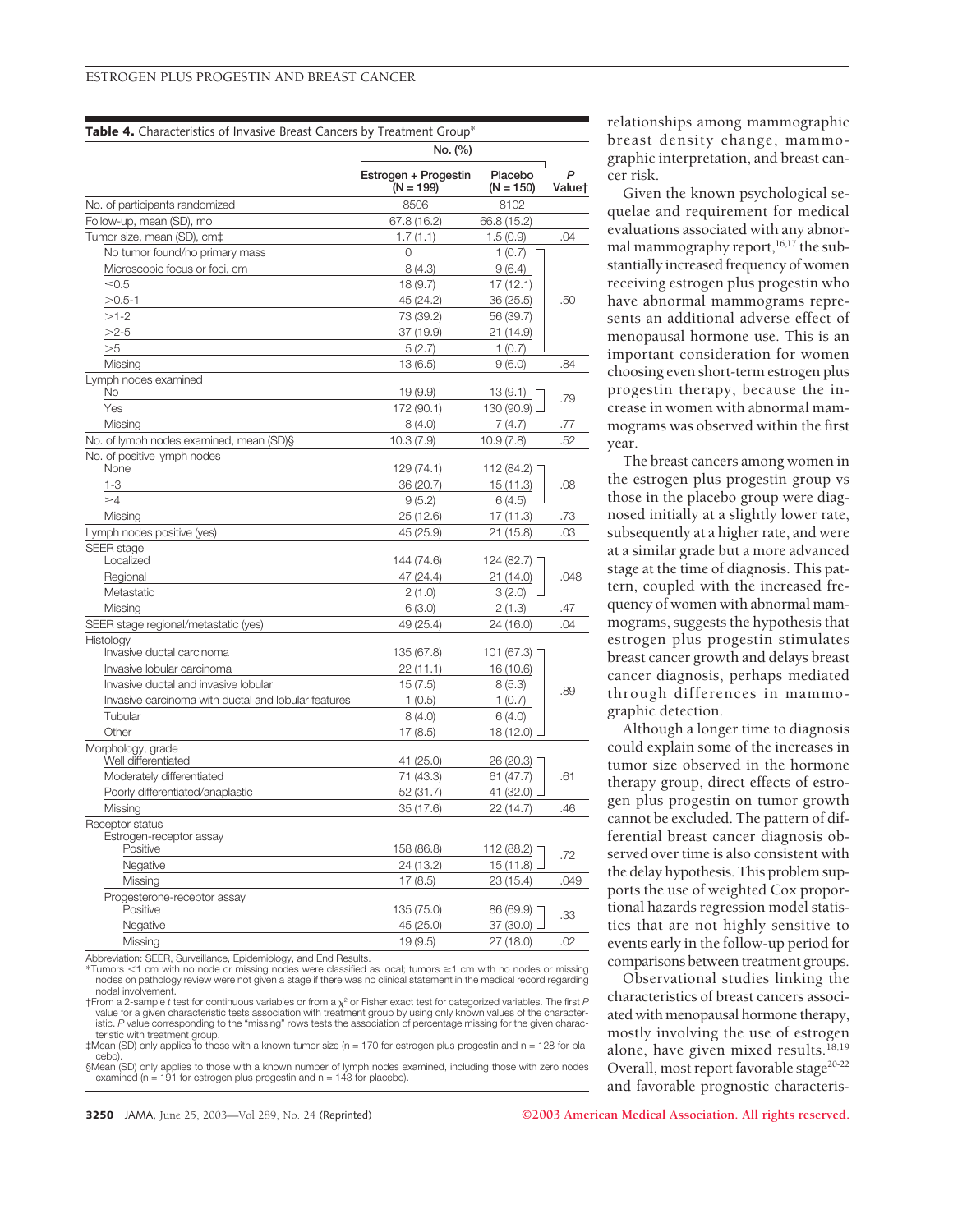| <b>Table 5.</b> Mammographic Findings by Treatment Group and Time From Entry*            |                         |             |                         |             |                         |             |                          |             |
|------------------------------------------------------------------------------------------|-------------------------|-------------|-------------------------|-------------|-------------------------|-------------|--------------------------|-------------|
|                                                                                          | <b>Baseline</b>         |             | Year <sub>1</sub>       |             | Year <sub>2</sub>       |             | Year <sub>3</sub>        |             |
|                                                                                          | Estrogen +<br>Progestin | Placebo     | Estrogen +<br>Progestin | Placebo     | Estrogen +<br>Progestin | Placebo     | Estrogen +<br>Progestin  | Placebo     |
| Mammography performance of women<br>due for visit with mammography<br>in study period, % | 100                     | 100         | 90.3                    | 90.5        | 88.8                    | 88.0        | 87.3                     | 86.7        |
| Mammography recommendation<br>Negative                                                   | 4125 (56.4)             | 4118 (56.5) | 3766 (49.2)             | 4012 (54.9) | 3799 (50.7)             | 3895 (55.0) | 3712 (50.6)              | 3744 (53.9) |
| Benign finding (negative)                                                                | 2807 (38.4)             | 2810 (38.5) | 3174 (41.5)             | 2900 (39.7) | 3045 (40.6)             | 2799 (39.5) | 2971 (40.5)              | 2796 (40.3) |
| Abnormal (total)                                                                         | 384 (5.2)               | 363 (5.0)   | 716 (9.4) <sup>+</sup>  | 398 (5.4)   | 651 (8.7) <sup>+</sup>  | 386 (5.5)   | 650 (8.9)                | 405(5.8)    |
| Short interval follow-up suggested                                                       | 341 (4.7)               | 324 (4.4)   | 625(8.2)                | 332 (4.5)   | 564 (7.5)               | 326(4.6)    | 556 (7.6)                | 347(5.0)    |
| Suspicious abnormality                                                                   | 43(0.6)                 | 38(0.5)     | 85(1.1)                 | 59(0.8)     | 82(1.1)                 | 55(0.8)     | 86(1.2)                  | 52(0.7)     |
| Highly suggestive of malignancy                                                          | 0(0)                    | 1 (< 0.1)   | 6(0.1)                  | 7(0.1)      | 5(0.1)                  | 5(0.1)      | 8(0.1)                   | 6(0.1)      |
|                                                                                          | Year 4                  |             | Year <sub>5</sub>       |             | Year 6 and Later        |             | Cumulative‡              |             |
|                                                                                          | Estrogen +<br>Progestin | Placebo     | Estrogen +<br>Progestin | Placebo     | Estrogen +<br>Progestin | Placebo     | Estrogen +<br>Progestin  | Placebo     |
| Mammography performance of women<br>due for visit with mammography<br>in study period, % | 87.0                    | 86.3        | 87.0                    | 86.7        | 89.1                    | 89.2        | 97.3                     | 97.8        |
| Mammography recommendation<br>Negative                                                   | 3397 (48.8)             | 3471 (52.6) | 2358 (47.3)             | 2366 (51.0) | 2094 (51.1)             | 1834 (54.6) | 1359 (16.5)              | 1631 (20.7) |
| Benign finding (negative)                                                                | 2901 (41.7)             | 2696 (40.9) | 2153 (43.2)             | 2004 (43.2) | 1634 (39.9)             | 1301 (38.7) | 4294 (52.0)              | 4590 (58.1) |
| Abnormal (total)                                                                         | 661 (9.5) <sup>+</sup>  | 432 (6.5)   | 478 (9.6) <sup>+</sup>  | 269(5.8)    | 371(9.1)                | 224(6.7)    | 2601 (31.5) <sup>+</sup> | 1677 (21.2) |
| Short interval follow-up suggested                                                       | 553 (7.9)               | 364 (5.5)   | 398 (8.0)               | 245(5.3)    | 303(7.4)                | 188 (5.6)   | 2121 (25.7)              | 1395 (17.7) |
| Suspicious abnormality                                                                   | 94(1.4)                 | 58 (0.9)    | 71(1.4)                 | 20(0.4)     | 58(1.4)                 | 33(1.0)     | 428 (5.2)                | 247(3.1)    |
| Highly suggestive of malignancy                                                          | 14(0.2)                 | 10(0.2)     | 9(0.2)                  | 4(0.1)      | 10(0.2)                 | 3(0.1)      | 52(0.6)                  | 35(0.4)     |

\*Data are No. (%) unless otherwise specified. A total of 100% of estrogen plus progestin participants had mammograms at baseline; because of form changes, participants with version 1 of the mammography form are not displayed in this table.<br>†P<.001 for comparison of frequency of abnormal mammogram (short interval follow-up, suspicious abnormality, highly suggestive of malignancy) in the estrog

compared with placebo group.

‡Most severe mammography recommendation category during the entire follow-up period.

tics<sup>23-25</sup> with a predominance of receptorpositive cancers.21,26 In the WHI randomized trial, breast cancers that occurred among women taking estrogen plus progestin did not have such favorable characteristics. The demonstration of an increased number of more advanced breast cancers without favorable characteristics directly challenges the concept that hormone therapy might simply lead to earlier diagnosis of more favorable cancers. This discrepancy could be related to differential mammography use in women receiving hormones in observational studies, an issue difficult to address directly since retrospectively recalled frequency of mammography has proven relatively unreliable. $27$ 

Some<sup>28-30</sup> but not all<sup>20</sup> recent observational studies evaluating combined estrogen plus progestin therapy report a striking and, in some cases, almost exclusive increase in invasive lobular breast cancers with little effect on invasive ductal cancers. In the WHI trial, the number of cases in most subtypes is small, but there is no evidence of a differential effect; all major categories of invasive breast cancer were increased in the estrogen plus progestin group, with only a slight excess in the invasive lobular or mixed invasive ductal and lobular carcinoma categories.

The relatively early development of more breast cancers in the estrogen plus progestin group was unexpected because most recent reviews of observational studies suggest that breast cancer risk would be increased mainly with longer term (>5 years) menopausal hormone use.<sup>31-33</sup> This discrepancy could be related to estrogen plus progestin hindering mammographic identification of breast cancers as suggested by the current results. If this is correct, determination of the effect of even short-term estrogen plus proges-

tin use relative to breast cancer risk becomes a vexing clinical problem.

A nonsignificant trend for higher HRs for breast cancer in women randomized to estrogen plus progestin was observed for women reporting prior menopausal hormone use. This observation suggests a role for cumulative exposure. However, this finding could also reflect selection biases and, for this reason, reliable interpretation is precluded. Despite the somewhat increased breast cancer risk for estrogen plus progestin vs placebo use among prior hormone users, prior hormone users were at somewhat lower risk vs never users (Table 2). It is unclear whether this is due to a successful user effect, wherein prior long-term users already demonstrated themselves to be less susceptible to breast cancer, or to other factors such as greater vasomotor symptoms reflecting lower estrogen levels.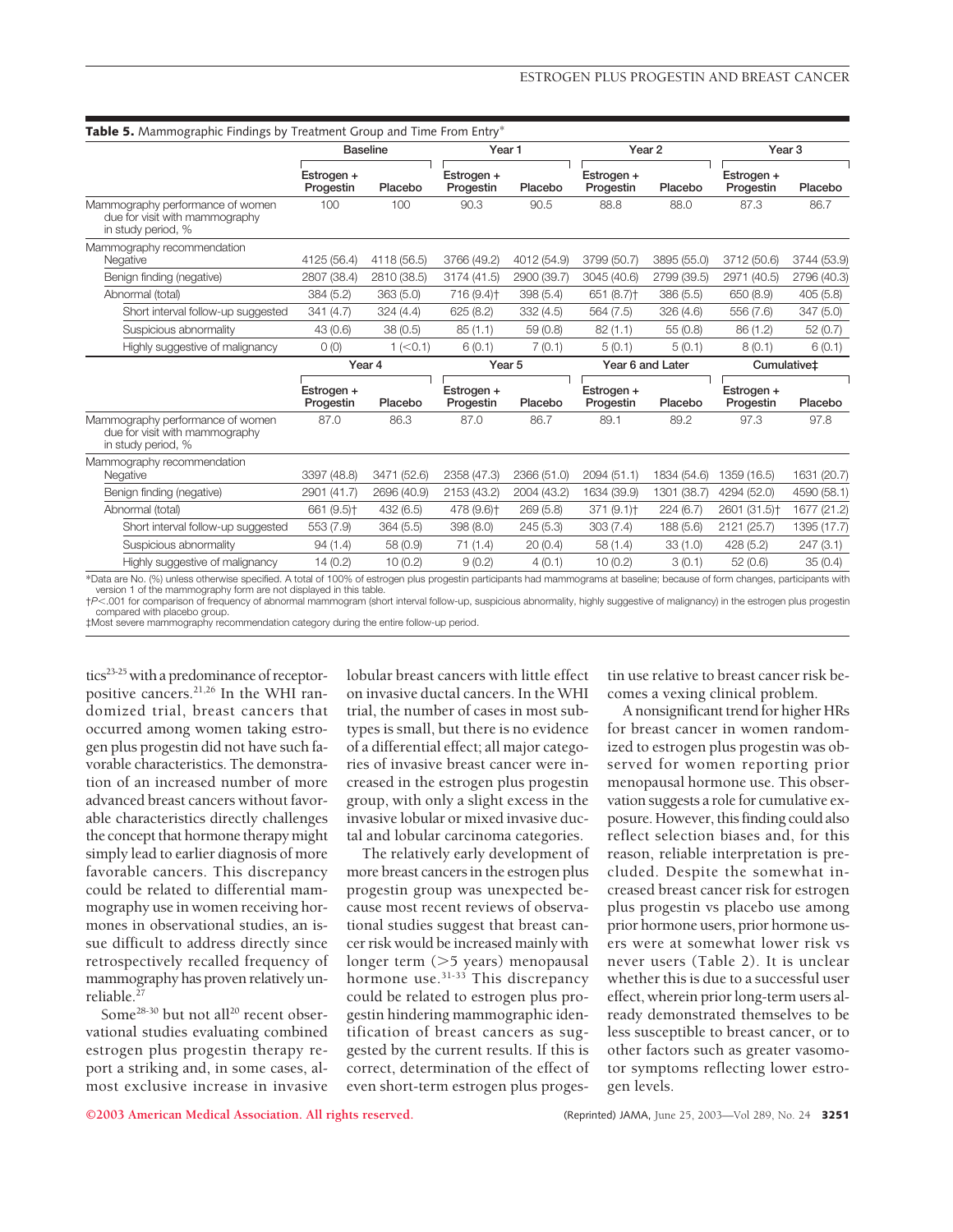The magnitude of the increased breast cancer risk observed with estrogen plus progestin in this clinical trial closely parallels observational study results,<sup>4,5</sup> but the fact that the cancers developed after a shorter than predicted interval suggests an effect on growth of established breast cancers. Evidence from other randomized trials on this question is limited. In the Heart and Estrogen Replacement Study trial, which included women with coronary heart disease, more breast cancers occurred with estrogen plus progestin therapy compared with placebo (34 vs 25 cases, respectively), but the difference was not statistically significant.34

The strengths of the WHI study of estrogen plus progestin include the randomized double-blind study design, the large ethnically diverse study population, comprehensive and detailed assessment of a range of breast cancer risk factors at baseline, use of placebo controls, the requirement for baseline and ongoing yearly mammography and clinical breast examination in both study groups, and the central adjudication of the breast cancer end point via pathology report review. The rates of discontinuation of study medications in both study groups are limitations. However, these discontinuation rates are comparable with those observed in other trials of menopausal hormones and are less than observed in current clinical practice.<sup>35</sup> Furthermore, the discontinuation of study hormones in the WHI trial is likely to dilute the estimate of effects of estrogen plus progestin, suggesting that the underlying biological effect may be greater. Finally, the early stopping based on these results provides less precision and may have introduced some anticonservative bias in the HR estimates.

Because vaginal bleeding led to a high prevalence of de facto unblinding, some potential for detection bias exists. The amount of bias, if any, is likely to be small based on several factors. First, the WHI achieved very high compliance with annual mammography, which was nearly identical between study groups throughout follow-up. Furthermore, the readings and response to mammographic findings were managed by the women's own physicians, independent of WHI and with no access to study reports, thereby minimizing the opportunity for reported bleeding to influence these findings. The potential influence of estrogen plus progestin on breast cancer diagnostic decisions and procedures, including sensitivity and specificity of mammograms and clinical breast examinations, represents a complex issue that will be the focus of future analyses.

TheWHI evaluated a single drug regimen, conjugated equine estrogens (0.625 mg/d) plusmedroxyprogesterone acetate (2.5 mg/d), and therefore cannot inform questions regarding risk associated with other oral or topical menopausal hormone therapies. A parallel study of the WHI evaluating conjugated equine estrogens alone compared with placebo for women with prior hysterectomy continues in a blinded fashion with data and safety monitoring board oversight (scheduled to be completed in 2005). Importantly, the data and safety monitoring board indicated on May 31, 2002, that at this time no increase in breast cancer has been observed in the trial of conjugated equine estrogens.

In summary, results from this prospective randomized trial indicate that combined estrogen plus progestin useincreases the risk of incident breast cancers, which are diagnosed at a more advanced stage compared with placebo use, and substantially increases the frequency of abnormal mammograms. In light of these findings, abnormal mammograms in women receiving menopausal hormone therapy deserve heightened scrutiny. The increased frequency of abnormal mammograms requiring medical evaluation and increased breast cancer risk should be added to the already known risks of short-duration menopausal hormone use. Consideration for use of estrogen plus progestin for any duration by postmenopausal women should incorporate the current findings into established $8,36,37$  and emerging38 risks and benefits of these agents.

**Author Contributions:** *Study concept and design:* Langer, Lane, McTiernan. *Acquisition of data:* Chlebowski, Hendrix, Langer, Stefanick, Gass, Lane, Gilligan, Thomson, Khandekar, Petrovitch, McTiernan.

*Analysis and interpretation of data:* Chlebowski, Hendrix, Langer, Stefanick, Lane, Rodabough, Cyr, Khandekar, McTiernan.

*Drafting of the manuscript:* Chlebowski, McTiernan. *Critical revision of the manuscript for important intellectual content:* Chlebowski, Hendrix, Langer, Stefanick, Gass, Lane, Rodabough, Gilligan, Cyr, Thomson, Khandekar, Petrovitch.

*Statistical expertise:* Langer, Rodabough.

*Obtained funding:* Hendrix, Langer, Stefanick, Lane, Khandekar, Petrovitch.

*Administrative, technical, or material support:* Chlebowski, Hendrix, Langer, Cyr, Khandekar, McTiernan.

*Study supervision:* Chlebowski, Hendrix, Stefanick, Thomson, Petrovitch, McTiernan.

**Financial Disclosures:** Dr Chlebowski is a consultant for Astra-Zeneca and Eli Lilly. Dr Hendrix receives grant support from Bristol Myers Squibb, 3M, Organon, Merck, TAP, Wyeth-Ayerst, GlaxoSmithKline; consultant for Eli Lilly, Merck, Organon, Proctor & Gamble, GlaxoSmithKline; on the speaker's bureau for Eli Lilly, Merck, 3M, Pfizer. Dr Langer receives research support from Wyeth-Ayerst and Organon, and is a consultant for Solvay Pharmaceuticals and King Pharmaceuticals. Dr Gass receives research grants from Duramed, Eli Lilly, GlaxoSmithKline, Merck, Pfizer, Proctor & Gamble, and Wyeth-Ayerst; honoraria from Aventis, Eli Lilly, GlaxoSmithKline, Merck, Ortho-McNeil, Proctor & Gamble, and Wyeth-Ayerst; and is on the company advisory board of Eli Lilly, Merck, and Proctor & Gamble.

**Funding/Support:** This study was funded by the National Heart, Lung, and Blood Institute, National Institutes of Health, Department of Health and Human Services. The active study drug and placebo were supplied by Wyeth-Ayerst Research Laboratories, Philadelphia, Pa.

**The WHI Investigators: Program Office:** *National Heart, Lung, and Blood Institute, Bethesda, Md*: Barbara Alving, Jacques E. Rossouw, Linda Pottern, Shari Ludlam, Joan A. McGowan, Leslie Ford; **Clinical Coordinating Center:** *Fred Hutchinson Cancer Research Center, Seattle, Wash:* Ross Prentice, Garnet Anderson, Andrea LaCroix, Ruth E. Patterson, Anne McTiernan, Barb Cochrane, Julie Hunt, Lesley Tinker, Charles Kooperberg, Martin McIntosh, C. Y. Wang, Chu Chen, Deborah Bowen, Alan Kristal, Janet Stanford, Nicole Urban, Noel Weiss, Emily White; *Bowman Gray School of Medicine, Winston-Salem, NC:* Sally Shumaker, Pentti Rautaharju, Ronald Prineas, Michelle Naughton; *Medical Research Labs, Highland Heights, Ky:* Evan Stein, Peter Laskarzewski; *University of California at San Francisco:* Steven Cummings, Michael Nevitt, Maurice Dockrell; *University of Minnesota, Minneapolis:* Lisa Harnack; *McKesson BioServices, Rockville, Md:* Frank Cammarata, Steve Lindenfelser; *University of Washington, Seattle:* Bruce Psaty, Susan Heckbert; **Clinical Centers:** *Albert Einstein College of Medicine, Bronx, NY:* Sylvia Wassertheil-Smoller, William Frishman, Judith Wylie-Rosett, David Barad, Ruth Freeman; *Baylor College of Medicine, Houston, Tex:* Jennifer Hays, Ronald Young, Jill Anderson, Sandy Lithgow, Paul Bray; *Brigham and Women's Hospital, Harvard Medical School, Boston, Mass:* JoAnn Manson, Julie Buring, J. Michael Gaziano, Kathryn Rexrode, Claudia Chae; *Brown University, Providence, RI:* Annlouise R. Assaf, Richard Carleton, Carol Wheeler, Charles Eaton, Michelle Cyr; *Emory University, Atlanta, Ga:* Lawrence Phillips, Margaret Pedersen, Ora Strickland, Margaret Huber, Vivian Porter; *Fred Hutchinson Cancer Research Center, Seattle, Wash:* Shirley A. Beresford, Vicky M. Taylor, Nancy F. Woods, Maureen Henderson, Mark Kestin; *George Washington University, Washington, DC:* Judith Hsia, Nancy Gaba, Joao Asc